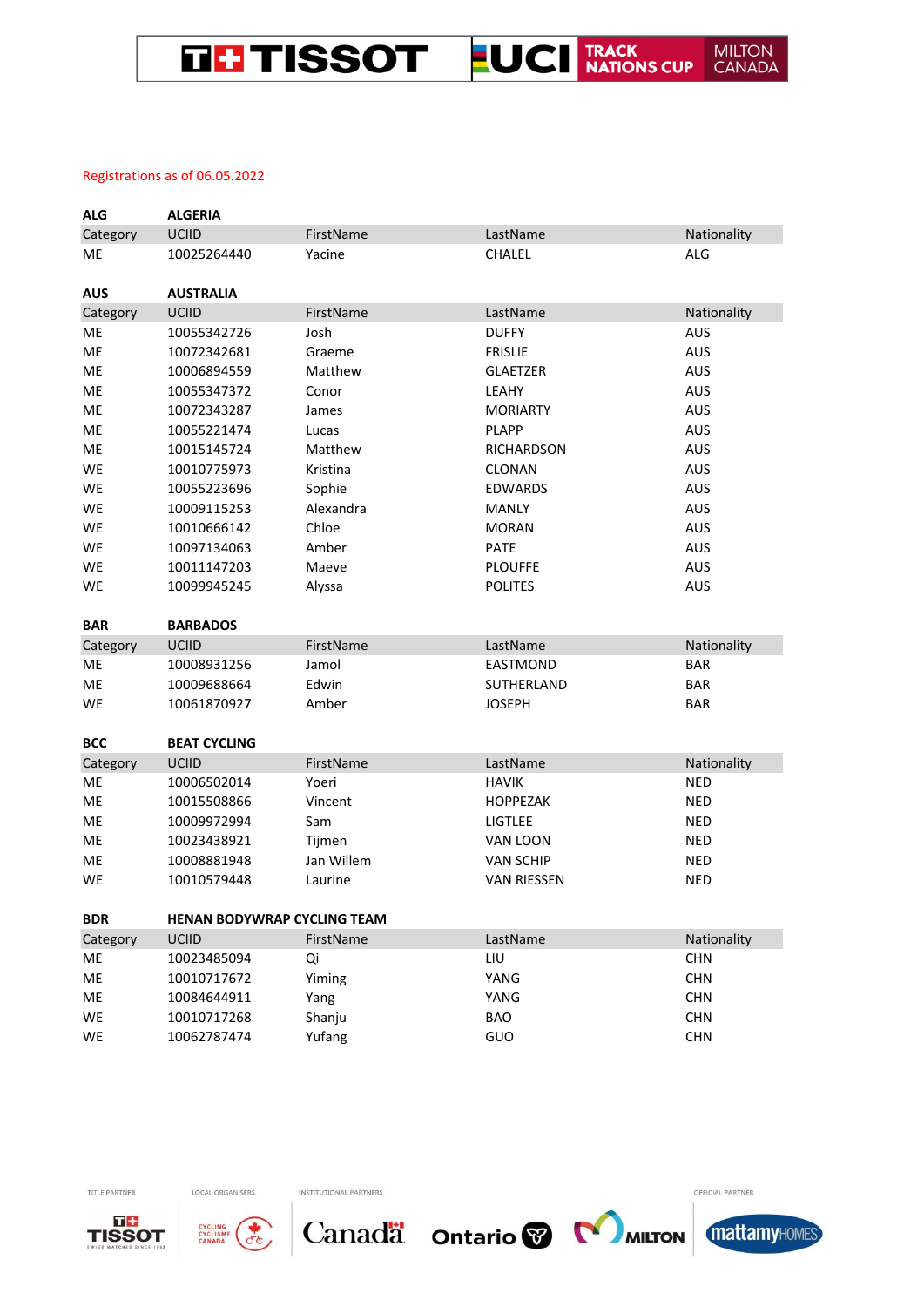#### **LUCI** TRACK NATIONS CUP **MILTON<br>CANADA THE TISSOT**

| <b>BEL</b> | <b>BELGIUM</b>                  |              |                      |             |
|------------|---------------------------------|--------------|----------------------|-------------|
| Category   | UCIID                           | FirstName    | LastName             | Nationality |
| ME         | 10016387021                     | Tuur         | <b>DENS</b>          | <b>BEL</b>  |
| ME         | 10010771226                     | Jules        | <b>HESTERS</b>       | <b>BEL</b>  |
| <b>WE</b>  | 10064418993                     | Katrijn      | DE CLERCQ            | <b>BEL</b>  |
| WE         | 10009134956                     | Nicky        | DEGRENDELE           | <b>BEL</b>  |
| WE         | 10065016454                     | Marith       | <b>VANHOVE</b>       | <b>BEL</b>  |
| <b>BGT</b> | <b>TEAM BRIDGESTONE CYCLING</b> |              |                      |             |
| Category   | <b>UCIID</b>                    | FirstName    | LastName             | Nationality |
| ME         | 10007832227                     | Eiya         | <b>HASHIMOTO</b>     | <b>JPN</b>  |
| ME         | 10005932138                     | Kazushige    | <b>KUBOKI</b>        | <b>JPN</b>  |
| WE         | 10020981585                     | Riyu         | OHTA                 | <b>JPN</b>  |
| <b>CAN</b> | <b>CANADA</b>                   |              |                      |             |
| Category   | UCIID                           | FirstName    | LastName             | Nationality |
| ME         | 10046257967                     | Dylan        | <b>BIBIC</b>         | CAN         |
| ME         | 10010682815                     | Evan         | <b>BURTNIK</b>       | CAN         |
| ME         | 10064209839                     | Ryan         | <b>DODYK</b>         | CAN         |
| ME         | 10015715091                     | Chris        | <b>ERNST</b>         | CAN         |
| ME         | 10016136033                     | Amiel        | <b>FLETT-BROWN</b>   | CAN         |
| ME         | 10016186654                     | Michael      | <b>FOLEY</b>         | CAN         |
| ME         | 10096715347                     | Daniel       | <b>FRASER-MARAUN</b> | CAN         |
| ME         | 10011114867                     | <b>Derek</b> | <b>GEE</b>           | CAN         |
| ME         | 10060474329                     | Mathias      | <b>GUILLEMETTE</b>   | CAN         |
| ME         | 10080841804                     | Gavin        | <b>HADFIELD</b>      | CAN         |
| ME         | 10048888990                     | James        | <b>HEDGCOCK</b>      | CAN         |
| ME         | 10046144601                     | Jackson      | KINNIBURGH           | CAN         |
| ME         | 10059703985                     | Sean         | <b>RICHARDSON</b>    | CAN         |
| ME         | 10048224138                     | Tyler        | <b>RORKE</b>         | CAN         |
| ME         | 10015718327                     | Je'Land      | SYDNEY               | CAN         |
| ME         | 10015713273                     | <b>Nick</b>  | WAMMES               | CAN         |
| WE         | 10051239222                     | Erin J       | <b>ATTWELL</b>       | CAN         |
| WE         | 10073852548                     | Ngaire       | BARRACLOUGH          | CAN         |
| WE         | 10008664811                     | Ariane       | <b>BONHOMME</b>      | CAN         |
| WE         | 10094501121                     | Jackie       | <b>BOYLE</b>         | CAN         |
| WE         | 10015447939                     | Devaney      | <b>COLLIER</b>       | CAN         |
| WE         | 10050409567                     | Adele        | DESGAGNES            | CAN         |
| WE         | 10107054941                     | Caileigh     | <b>FILMER</b>        | CAN         |
| WE         | 10011157206                     | Lauriane     | <b>GENEST</b>        | CAN         |
| WE         | 10088130746                     | Fiona        | <b>MAJENDIE</b>      | CAN         |
| WE         | 10075047668                     | Kelsey       | <b>MITCHELL</b>      | CAN         |
| WE         | 10082509796                     | Sarah        | ORBAN                | CAN         |
| WE         | 10058538268                     | Lily         | PLANTE               | CAN         |
| WE         | 10048875553                     | Sarah        | VAN DAM              | CAN         |



TITLE PARTNER

WE



LOCAL ORGANISERS

10010939055

INSTITUTIONAL PARTNERS

Ruby



**WEST** 



 $CAN$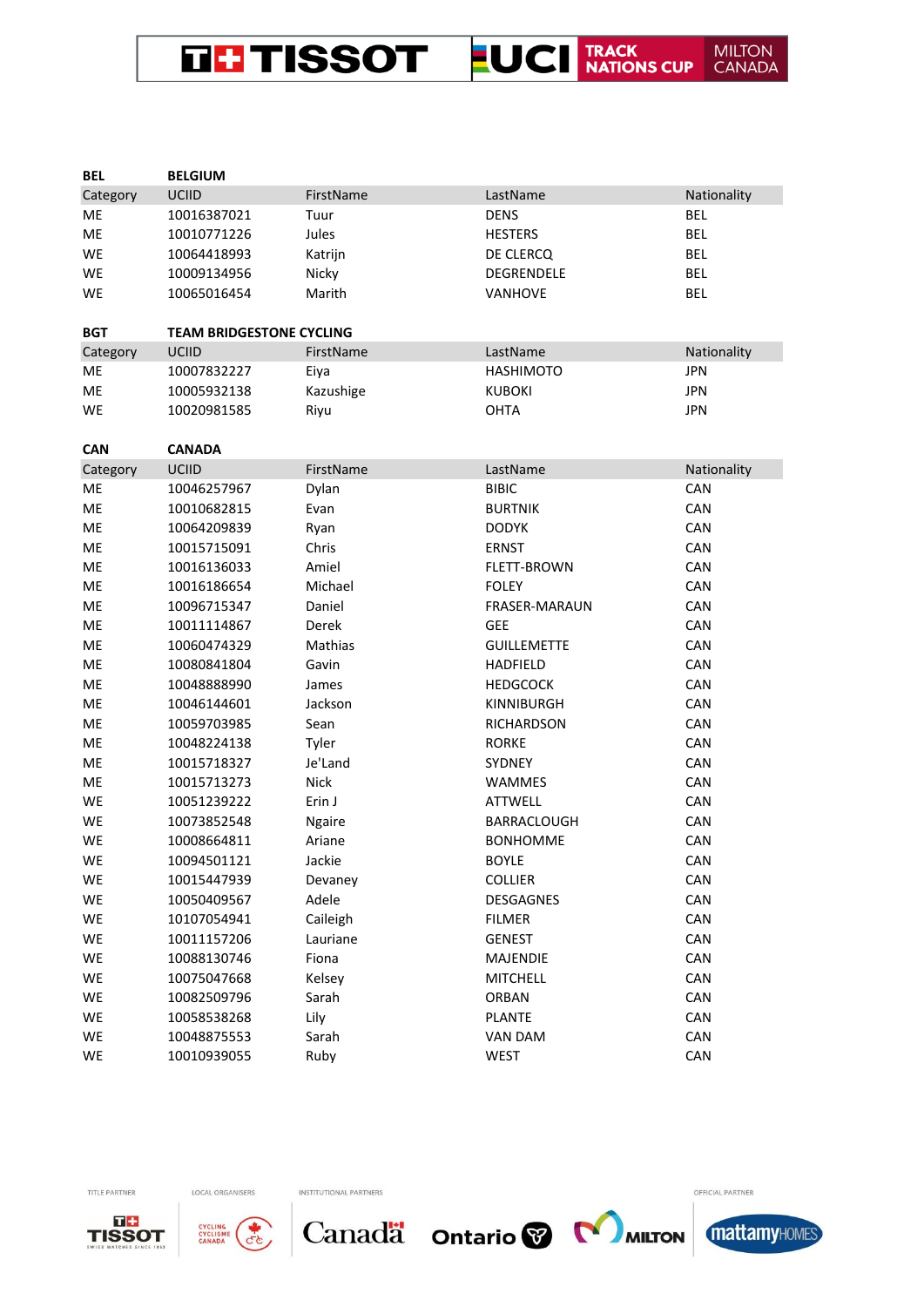THE TISSOT FUCI TRACK MILTON<br>CANADA

| <b>CHI</b> | <b>CHILE</b>               |            |                         |             |
|------------|----------------------------|------------|-------------------------|-------------|
| Category   | <b>UCIID</b>               | FirstName  | LastName                | Nationality |
| ME         | 10054330286                | Cristian   | ARRIAGADA PIZARRO       | <b>CHI</b>  |
| ME         | 10050677935                | Felipe     | PEÑALOZA YANEZ          | <b>CHI</b>  |
| WE         | 10056232092                | Paula      | <b>VILLALON SANCHEZ</b> | <b>CHI</b>  |
| <b>CHN</b> | PEOPLE'S REPUBLIC OF CHINA |            |                         |             |
| Category   | <b>UCIID</b>               | FirstName  | LastName                | Nationality |
| ME         | 10097461237                | Tingzhuang | <b>CHENG</b>            | <b>CHN</b>  |
| ME         | 10015339522                | Shuai      | GUO                     | <b>CHN</b>  |
| ME         | 10062490616                | Zhihui     | <b>JIANG</b>            | <b>CHN</b>  |
| ME         | 10062004202                | Jiacheng   | $\mathsf{L}\mathsf{L}$  | <b>CHN</b>  |
| ME         | 10062078566                | Jiachen    | LU                      | <b>CHN</b>  |
| ME         | 10014661431                | Yilun      | LUO                     | <b>CHN</b>  |
| ME         | 10009207203                | Yongjia    | LUO                     | <b>CHN</b>  |
| ME         | 10062076647                | Binyan     | MA                      | <b>CHN</b>  |
| ME         | 10129789216                | Zhentao    | Qiu                     | <b>CHN</b>  |
| ME         | 10121444485                | Tao        | SUN                     | <b>CHN</b>  |
| ME         | 10084788690                | Haijiao    | SUN                     | <b>CHN</b>  |
| ME         | 10129788610                | Chenxi     | Xue                     | <b>CHN</b>  |
| ME         | 10015323152                | Weiming    | YAN                     | <b>CHN</b>  |
| ME         | 10023487219                | Ze         | YU                      | <b>CHN</b>  |
| ME         | 10097464671                | Pengcheng  | ZHAO                    | <b>CHN</b>  |
| ME         | 10052089586                | Yu         | ZHOU                    | <b>CHN</b>  |
| WE         | 10023482064                | Yuan       | CAO                     | <b>CHN</b>  |
| WE         | 10010716864                | Feifei     | <b>CHEN</b>             | <b>CHN</b>  |
| WE         | 10097466994                | Xianbing   | GONG                    | <b>CHN</b>  |
| WE         | 10097826706                | Siqi       | <b>GUAN</b>             | <b>CHN</b>  |
| WE         | 10023483680                | Zhilin     | <b>HUANG</b>            | <b>CHN</b>  |
| WE         | 10009202856                | Chenhong   | JIN                     | <b>CHN</b>  |
| WE         | 10010915110                | Jiali      | LIU                     | <b>CHN</b>  |
| WE         | 10009203664                | Dexiang    | LIU                     | <b>CHN</b>  |
| WE         | 10023483579                | Dan        | SHAO                    | <b>CHN</b>  |
| WE         | 10010716965                | Chaorui    | SONG                    | <b>CHN</b>  |
| WE         | 10006296492                | Feiyan     | <b>SUN</b>              | <b>CHN</b>  |
| WE         |                            | lijuan     | wang                    | <b>CHN</b>  |
| WE         | 10097466388                | Xiaoyue    | WANG                    | <b>CHN</b>  |
| WE         | 10015341845                | Susu       | WANG                    | <b>CHN</b>  |
| WE         | 10129788913                | Liying     | Yuan                    | <b>CHN</b>  |
| WE         | 10023483377                | Luyao      | ZENG                    | <b>CHN</b>  |
| WE         | 10095118786                | Fei        | ZHAI                    | <b>CHN</b>  |
| WE         | 10015340936                | Hongjie    | ZHANG                   | <b>CHN</b>  |
| WE         | 10010914807                | Linyin     | ZHANG                   | <b>CHN</b>  |
| ME         | 10085846394                | Haiao      | ZHANG                   | <b>CHN</b>  |



TITLE PARTNER



LOCAL ORGANISERS

INSTITUTIONAL PARTNERS



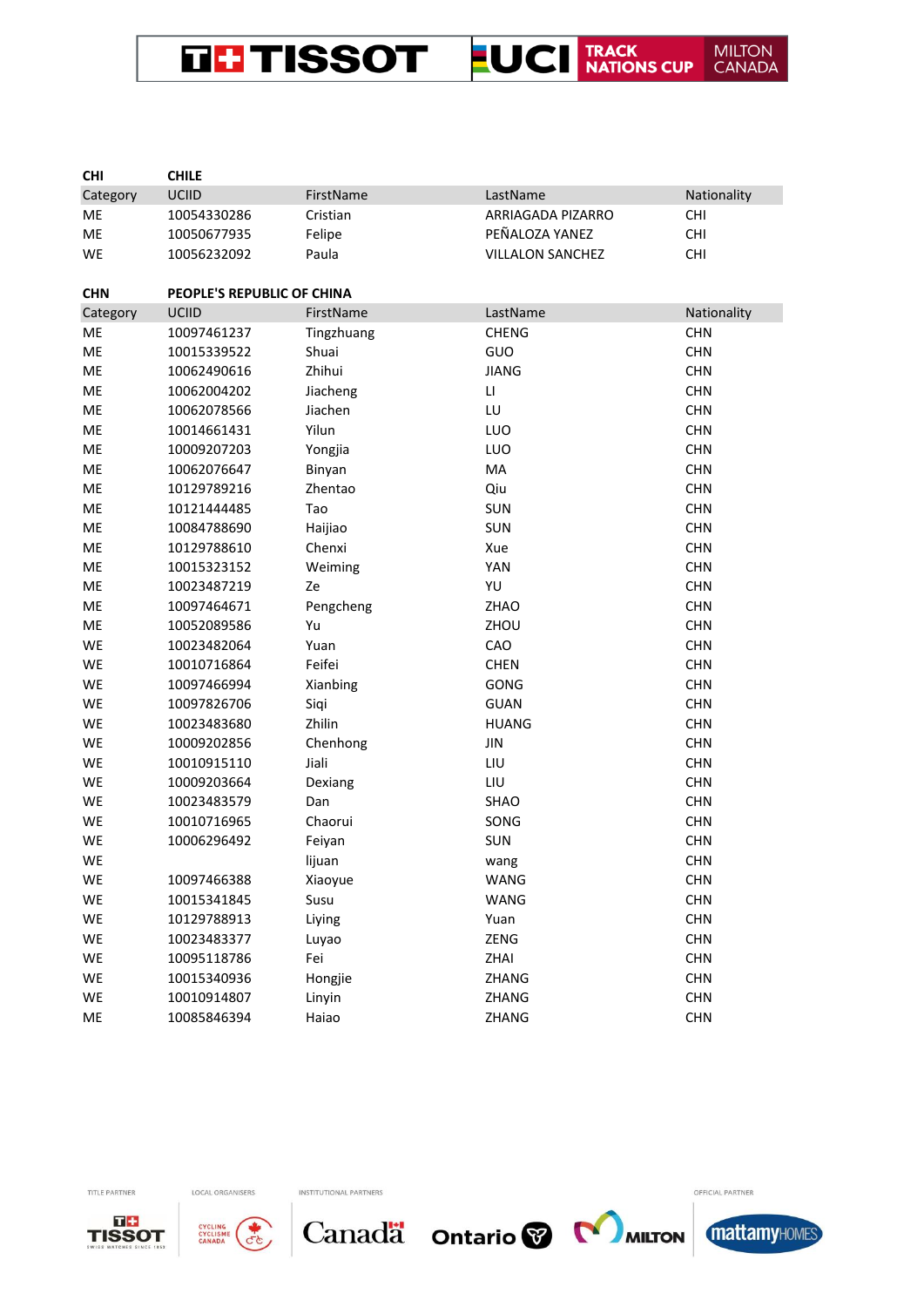

| <b>COL</b>     | <b>COLOMBIA</b>                 |                 |                                     |             |
|----------------|---------------------------------|-----------------|-------------------------------------|-------------|
| Category       | <b>UCIID</b>                    | FirstName       | LastName                            | Nationality |
| МE             | 10035212394                     | Juan Esteban    | ARANGO CARVAJAL                     | <b>COL</b>  |
| ME             | 10007475448                     | Ruben Dario     | <b>MURILLO MINOTA</b>               | <b>COL</b>  |
| ME             | 10010830840                     | Kevin Santiago  | <b>QUINTERO CHAVARRO</b>            | <b>COL</b>  |
| ME             | 10009039774                     | Santiago        | <b>RAMIREZ MORALES</b>              | <b>COL</b>  |
| ME             | 10035252006                     | Alex Juan Pablo | <b>ZAPATA UNAS</b>                  | <b>COL</b>  |
|                |                                 |                 |                                     |             |
| <b>CWD</b>     | <b>CHANEY WINDOWS AND DOORS</b> |                 |                                     |             |
| Category       | <b>UCIID</b>                    | FirstName       | LastName                            | Nationality |
| ME             | 10010601171                     | John            | <b>CROOM</b>                        | <b>USA</b>  |
| <b>ME</b>      | 10023552994                     | Tristan         | MANDERFELD                          | <b>USA</b>  |
| МE             | 10052416356                     | Spencer         | <b>SEGGEBRUCH</b>                   | <b>USA</b>  |
|                |                                 |                 |                                     |             |
| <b>CZE</b>     | <b>CZECH REPUBLIC</b>           |                 |                                     |             |
| Category       | <b>UCIID</b>                    | FirstName       | LastName                            | Nationality |
| ME             | 10004612534                     | Tomáš           | BÁBEK                               | <b>CZE</b>  |
| МE             | 10015327903                     | Daniel          | <b>BABOR</b>                        | <b>CZE</b>  |
| ME             | 10010166590                     | Martin          | ČECHMAN                             | <b>CZE</b>  |
| ME             | 10007503336                     | Denis           | <b>RUGOVAC</b>                      | <b>CZE</b>  |
| ME             | 10007535365                     | Dominik         | <b>TOPINKA</b>                      | <b>CZE</b>  |
| WE             | 10047208365                     | Kristýna        | <b>BURLOVÁ</b>                      | <b>CZE</b>  |
| WE             | 10047201594                     | Veronika        | <b>JABORNÍKOVÁ</b>                  | <b>CZE</b>  |
| WE             | 10015336791                     | Petra           | ŠEVČÍKOVÁ                           | <b>CZE</b>  |
| <b>DSR</b>     | <b>DREAM SEEKER RACING TEAM</b> |                 |                                     |             |
| Category       | <b>UCIID</b>                    | FirstName       | LastName                            | Nationality |
| ME             | 10007394515                     | Yoshitaku       | <b>NAGASAKO</b>                     | <b>JPN</b>  |
|                | 10021114658                     | Shinji          | <b>NAKANO</b>                       | <b>JPN</b>  |
| МE             |                                 |                 |                                     |             |
| ME             | 10010773549                     | Yuta            | <b>OBARA</b>                        | <b>JPN</b>  |
|                |                                 |                 |                                     |             |
| <b>EGY</b>     | <b>EGYPT</b>                    |                 |                                     |             |
| Category       | <b>UCIID</b>                    | FirstName       | LastName                            | Nationality |
| WE             | 10053580255                     | Ebtissam        | ZAYED AHMED                         | EGY         |
|                |                                 |                 |                                     |             |
| <b>ESP</b>     | <b>SPAIN</b>                    |                 |                                     |             |
| Category       | <b>UCIID</b>                    | FirstName       | LastName                            | Nationality |
| ME             | 10011152354                     | Alejandro       | <b>MARTINEZ CHORRO</b>              | <b>ESP</b>  |
| ME             | 10040741596                     | Erik            | <b>MARTORELL HAGA</b>               | <b>ESP</b>  |
| ME             | 10006552534                     | Juan            | PERALTA                             | <b>ESP</b>  |
| WE             | 10006604771                     | Tania           | <b>CALVO BARBERO</b>                | <b>ESP</b>  |
| WE             | 10011184484                     | Laura           | RODRIGUEZ CORDERO                   | <b>ESP</b>  |
| <b>EUS</b>     | <b>EUSTRAK-EUSKADI</b>          |                 |                                     |             |
|                |                                 |                 |                                     |             |
| Category<br>ME | <b>UCIID</b>                    | FirstName       | LastName<br><b>JIMENEZ ELIZONDO</b> | Nationality |
|                | 10041041993                     | Ekain           |                                     | <b>ESP</b>  |
| <b>GBR</b>     | <b>GREAT BRITAIN</b>            |                 |                                     |             |





LOCAL ORGANISERS

INSTITUTIONAL PARTNERS

OFFICIAL PARTNER

Canadä ontario v Muron mattamyHOMES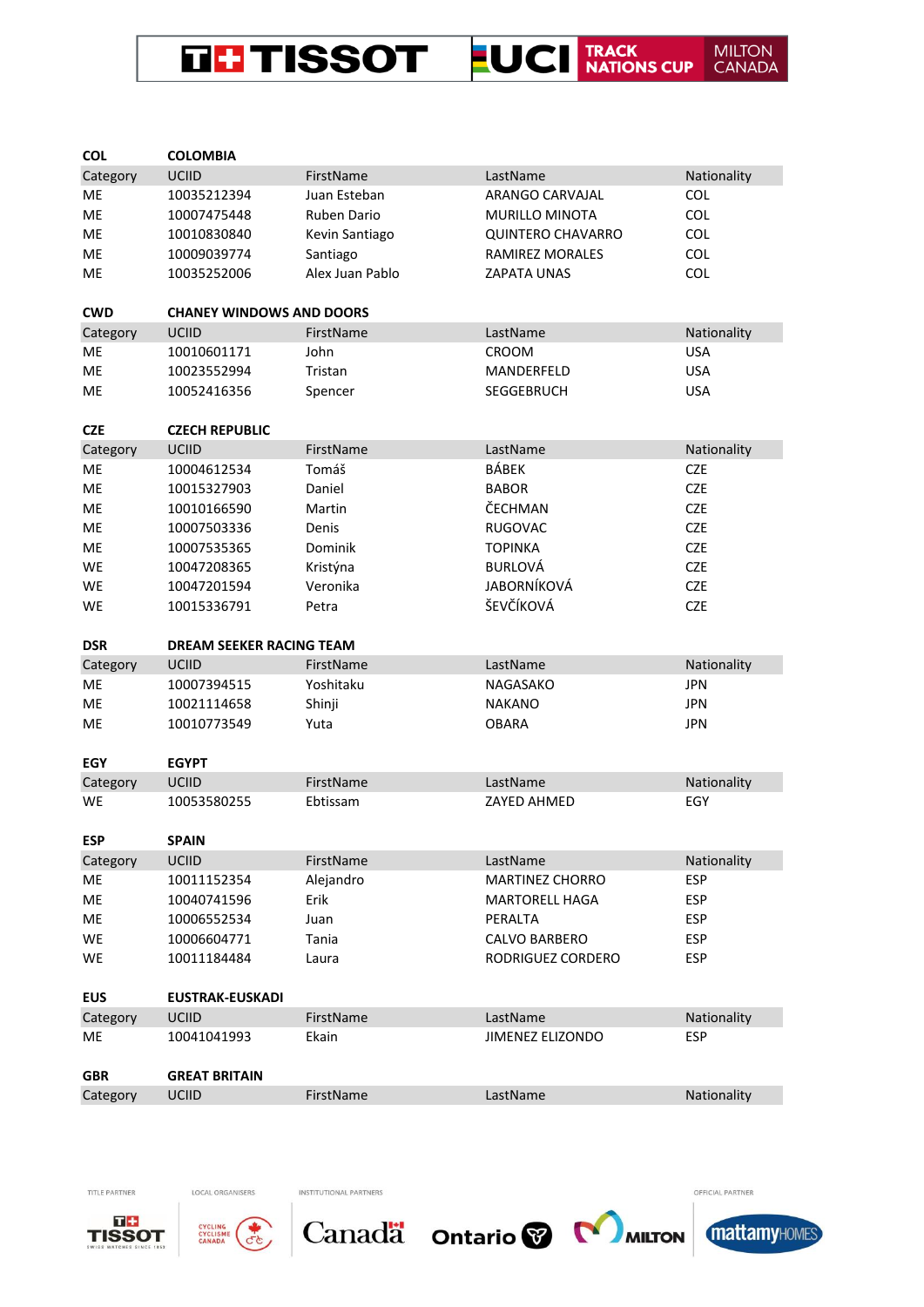

| ME         | 10010182051    | Ethan          | <b>HAYTER</b>       | GBR         |
|------------|----------------|----------------|---------------------|-------------|
| WE         | 10014178552    | Lauren         | <b>BATE</b>         | <b>GBR</b>  |
| WE         | 10064452743    | Lauren         | <b>BELL</b>         | <b>GBR</b>  |
|            |                |                |                     |             |
| <b>GER</b> | <b>GERMANY</b> |                |                     |             |
| Category   | <b>UCIID</b>   | FirstName      | LastName            | Nationality |
| ME         | 10048325582    | Stefan         | <b>BÖTTICHER</b>    | <b>GER</b>  |
| ME         | 10036553624    | <b>Tobias</b>  | <b>BUCK-GRAMCKO</b> | <b>GER</b>  |
| ME         | 10036275758    | <b>Nicolas</b> | <b>HEINRICH</b>     | <b>GER</b>  |
| ME         | 10009178002    | Marc           | <b>JURCZYK</b>      | <b>GER</b>  |
| ME         | 10005967403    | Theo           | REINHARDT           | <b>GER</b>  |
| ME         | 10045481664    | Leon           | <b>ROHDE</b>        | GER         |
| ME         | 10096523064    | Paul           | <b>SCHIPPERT</b>    | <b>GER</b>  |
| ME         | 10050865568    | Tim Torn       | <b>TEUTENBERG</b>   | <b>GER</b>  |
| ME         | 10007895780    | Domenic        | WEINSTEIN           | <b>GER</b>  |
| WE         | 10015171184    | Lea Sophie     | <b>FRIEDRICH</b>    | <b>GER</b>  |
| <b>WE</b>  | 10010169624    | Pauline Sophie | <b>GRABOSCH</b>     | <b>GER</b>  |
| WE         | 10010652196    | Emma           | <b>HINZE</b>        | <b>GER</b>  |
| WE         | 10036438537    | Lena Charlotte | REIßNER             | <b>GER</b>  |
| WE         | 10016000536    | Lea Lin        | <b>TEUTENBERG</b>   | <b>GER</b>  |
|            |                |                |                     |             |
| <b>GRE</b> | <b>GREECE</b>  |                |                     |             |
| Category   | <b>UCIID</b>   | FirstName      | LastName            | Nationality |
| WE         | 10008928226    | Argiro         | <b>MILAKI</b>       | <b>GRE</b>  |
|            |                |                |                     |             |
|            |                |                |                     |             |
| <b>HUN</b> | <b>HUNGARY</b> |                |                     |             |
| Category   | <b>UCIID</b>   | FirstName      | LastName            | Nationality |
| ME         | 10061956813    | Patrik Rómeó   | LOVASSY             | <b>HUN</b>  |
| ME         | 10055137915    | Norbert        | <b>SZABO</b>        | <b>HUN</b>  |
| ME         | 10007073506    | Sándor         | SZALONTAY           | <b>HUN</b>  |
|            |                |                |                     |             |
| IRL        | <b>IRELAND</b> |                |                     |             |
| Category   | UCIID          | FirstName      | LastName            | Nationality |
| WE         | 10062151116    | Mia            | <b>GRIFFIN</b>      | <b>IRL</b>  |
| WE         | 10008678551    | Emily          | KAY                 | <b>IRL</b>  |
| WE         | 10016236063    | Alice          | <b>SHARPE</b>       | <b>IRL</b>  |
| WE         | 10016235255    | Orla           | WALSH               | <b>IRL</b>  |
|            |                |                |                     |             |
| <b>ITA</b> | <b>ITALY</b>   |                |                     |             |
| Category   | <b>UCIID</b>   | FirstName      | LastName            | Nationality |
| ME         | 10030125049    | Davide         | <b>BOSCARO</b>      | <b>ITA</b>  |
| ME         | 10030382606    | Niccolo'       | <b>GALLI</b>        | <b>ITA</b>  |
| ME         | 10010713430    | Carloalberto   | <b>GIORDANI</b>     | <b>ITA</b>  |
| ME         | 10010715046    | Stefano        | <b>MORO</b>         | <b>ITA</b>  |
| ME         | 10029209512    | Mattia         | PINAZZI             | <b>ITA</b>  |
| ME         | 10009184668    | Davide         | PLEBANI             | <b>ITA</b>  |
| WE         | 10010182657    | Elisa          | <b>BALSAMO</b>      | <b>ITA</b>  |
| WE         | 10009387358    | Vittoria       | <b>BUSSI</b>        | <b>ITA</b>  |





LOCAL ORGANISERS



INSTITUTIONAL PARTNERS



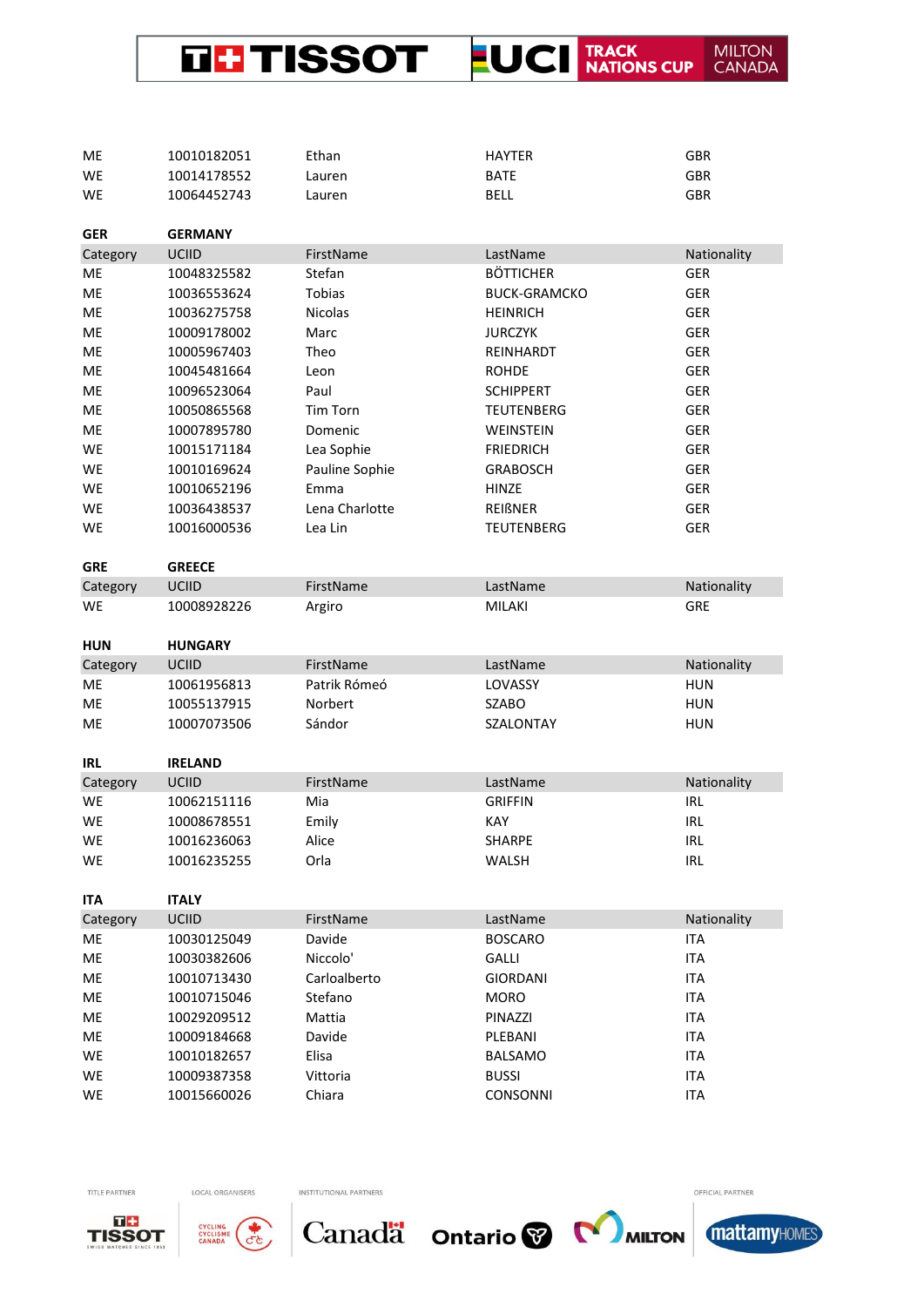

| WE         | 10015662349                      | Martina                      | <b>FIDANZA</b>         | <b>ITA</b>  |
|------------|----------------------------------|------------------------------|------------------------|-------------|
| WE         | 10005886365                      | <b>Barbara</b>               | <b>GUARISCHI</b>       | <b>ITA</b>  |
| <b>WE</b>  | 10015336387                      | Letizia                      | <b>PATERNOSTER</b>     | <b>ITA</b>  |
| WE         | 10010714137                      | Miriam                       | <b>VECE</b>            | <b>ITA</b>  |
| WE         | 10030159607                      | Silvia                       | ZANARDI                | <b>ITA</b>  |
|            |                                  |                              |                        |             |
| <b>JAM</b> | <b>JAMAICA</b>                   |                              |                        |             |
| Category   | <b>UCIID</b>                     | FirstName                    | LastName               | Nationality |
| WE         | 10045952924                      | Dahlia                       | PALMER                 | JAM         |
| <b>JPN</b> | <b>JAPAN</b>                     |                              |                        |             |
| Category   | UCIID                            | FirstName                    | LastName               | Nationality |
| WE         | 10009668658                      | Yumi                         | <b>KAJIHARA</b>        | <b>JPN</b>  |
| <b>LAO</b> | LAO PEOPLE'S DEMOCRATIC REPUBLIC |                              |                        |             |
| Category   | UCIID                            | FirstName                    | LastName               | Nationality |
| WE         | 10069708729                      | Fanny Malissa                | <b>CAUCHOIS-ONE</b>    | LAO         |
|            |                                  |                              |                        |             |
| <b>LTU</b> | <b>LITHUANIA</b>                 |                              |                        |             |
| Category   | <b>UCIID</b>                     | FirstName                    | LastName               | Nationality |
| ME         | 10010170331                      | Justas                       | <b>BENIUŠIS</b>        | LTU         |
| ME         | 10009181032                      | Svajūnas                     | <b>JONAUSKAS</b>       | LTU         |
|            |                                  |                              |                        |             |
| ME         | 10009181234                      | Vasilijus                    | LENDEL                 | LTU         |
|            |                                  |                              |                        |             |
| <b>LXC</b> | LX CYCLING TEAM                  |                              |                        |             |
| Category   | <b>UCIID</b>                     | FirstName                    | LastName               | Nationality |
| ME         | 10009468089                      | Jaeyeon                      | IM                     | <b>KOR</b>  |
| ME         | 10006407337                      | Keonwoo                      | <b>PARK</b>            | <b>KOR</b>  |
| <b>MAS</b> | <b>MALAYSIA</b>                  |                              |                        |             |
| Category   | <b>UCIID</b>                     | FirstName                    | LastName               | Nationality |
| ME         | 10010645732                      | <b>Muhammad Fadhil</b>       | MOHD ZONIS             | <b>MAS</b>  |
| ME         | 10009150215                      | <b>Muhammad Shah Firdaus</b> | SAHROM                 | <b>MAS</b>  |
| ME         | 10049101683                      | Muhammad Ridwan              | <b>SAHROM</b>          | <b>MAS</b>  |
| WE         | 10010798003                      | Anis Amira                   | <b>ROSIDI</b>          | <b>MAS</b>  |
| <b>MEX</b> | <b>MEXICO</b>                    |                              |                        |             |
| Category   | <b>UCIID</b>                     | FirstName                    | LastName               | Nationality |
| ME         | 10095995931                      | Ridley                       | <b>MALO VILLALOBOS</b> | <b>MEX</b>  |
| ME         | 10083092810                      | Ricardo                      | PEÑA SALAS             | <b>MEX</b>  |
| ME         | 10088683646                      | Jorge                        | PEYROT BALVANERA       | MEX         |
| ME         | 10064034229                      | Juan                         | <b>RUIZ TERAN</b>      | <b>MEX</b>  |
| ME         | 10007890932                      | Edgar                        | <b>VERDUGO OSUNA</b>   | <b>MEX</b>  |





LOCAL ORGANISERS

INSTITUTIONAL PARTNERS



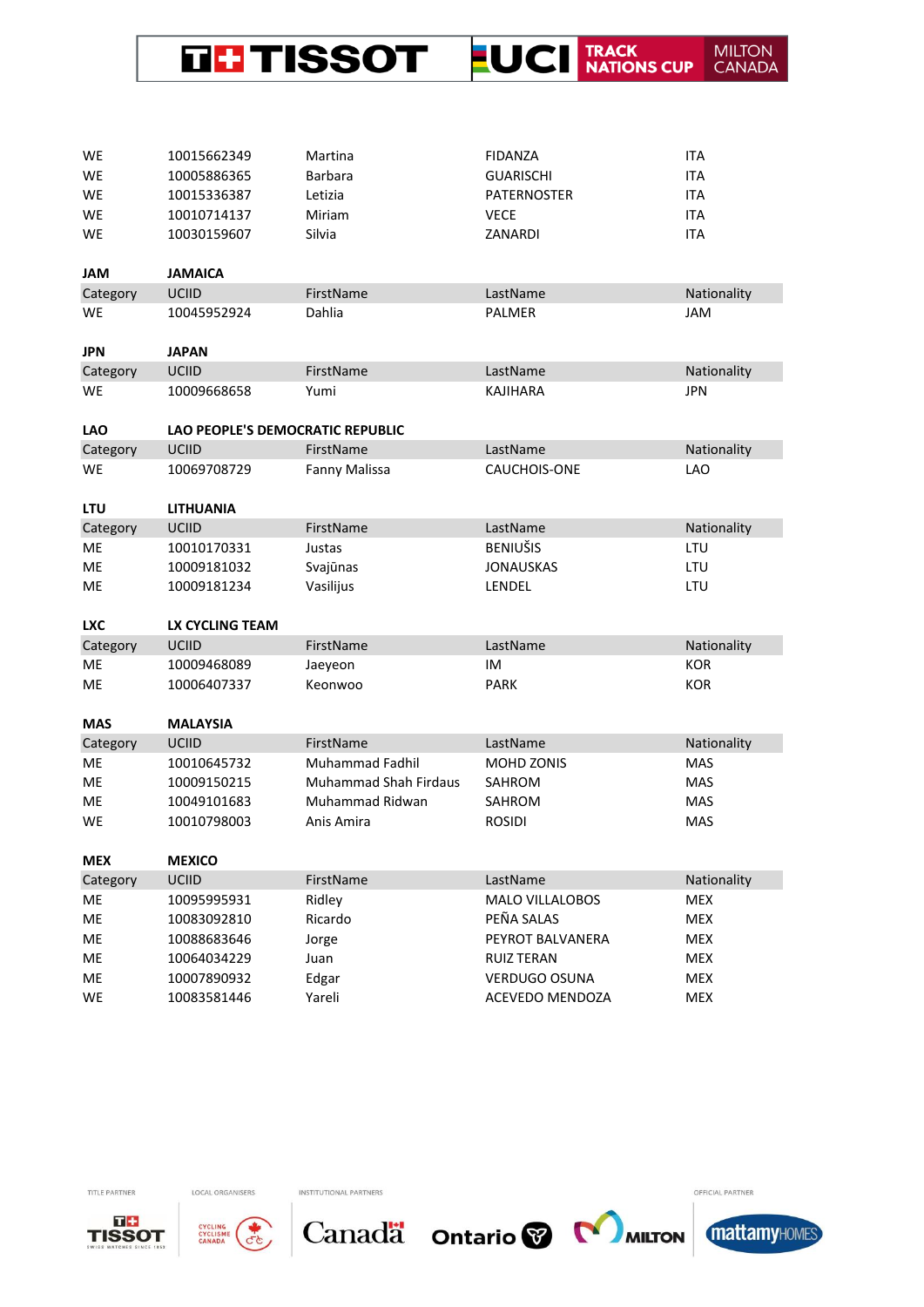

| WE         | 10009196489        | Jessica       | <b>BONILLA ESCAPITE</b>  | <b>MEX</b>  |
|------------|--------------------|---------------|--------------------------|-------------|
| WE         | 10090759345        | Nicole        | <b>CORDOVA GUERRA</b>    | <b>MEX</b>  |
| WE         | 10006904461        | Luz Daniela   | <b>GAXIOLA GONZALEZ</b>  | <b>MEX</b>  |
| WE         | 10016294465        | Melanie Janet | <b>RAMIREZ NORIEGA</b>   | <b>MEX</b>  |
| <b>WE</b>  | 10008167986        | Jessica       | <b>SALAZAR VALLES</b>    | <b>MEX</b>  |
| WE         | 10064106977        | Victoria      | <b>VELASCO FUENTES</b>   | <b>MEX</b>  |
| WE         | 10009727767        | Yuli          | <b>VERDUGO OSUNA</b>     | <b>MEX</b>  |
|            |                    |               |                          |             |
| <b>NED</b> | <b>NETHERLANDS</b> |               |                          |             |
| Category   | <b>UCIID</b>       | FirstName     | LastName                 | Nationality |
| ME         | 10006058743        | Roy           | <b>EEFTING</b>           | <b>NED</b>  |
| ME         | 10022783058        | Philip        | <b>HEIJNEN</b>           | <b>NED</b>  |
| ME         | 10007379761        | Jeffrey       | <b>HOOGLAND</b>          | <b>NED</b>  |
| ME         | 10005276578        | Roy           | <b>VAN DEN BERG</b>      | <b>NED</b>  |
| WE         | 10015509977        | Mylene        | DE ZOETE                 | <b>NED</b>  |
| WE         | 10023161560        | Daniek        | <b>HENGEVELD</b>         | <b>NED</b>  |
| <b>WE</b>  | 10009125458        | Kyra          | LAMBERINK                | <b>NED</b>  |
| <b>WE</b>  | 10022750322        | Lonneke       | <b>UNEKEN</b>            | <b>NED</b>  |
| WE         | 10014699726        | Steffie       | VAN DER PEET             | <b>NED</b>  |
| WE         | 10010644015        | Hetty         | VAN DER WOUW             | <b>NED</b>  |
|            |                    |               |                          |             |
| <b>NOR</b> | <b>NORWAY</b>      |               |                          |             |
| Category   | <b>UCIID</b>       | FirstName     | LastName                 | Nationality |
| WE         | 10008956114        | Anita Yvonne  | <b>STENBERG</b>          | <b>NOR</b>  |
|            |                    |               |                          |             |
|            |                    |               |                          |             |
| <b>NZL</b> | <b>NEW ZEALAND</b> |               |                          |             |
| Category   | <b>UCIID</b>       | FirstName     | LastName                 | Nationality |
| ME         | 10085950569        | Daniel        | <b>BRIDGWATER</b>        | <b>NZL</b>  |
| ME         | 10008997237        | <b>Boris</b>  | Clark                    | <b>NZL</b>  |
| ME         | 10110652025        | George Brian  | <b>JACKSON</b>           | <b>NZL</b>  |
| ME         | 10006874452        | Jordan        | <b>KERBY</b>             | <b>NZL</b>  |
| ME         | 10009117778        | Nicholas      | KERGOZOU DE LA BOESSIERE | <b>NZL</b>  |
|            |                    |               |                          |             |
| <b>PAC</b> | PERSIA ALBORZ CLUB |               |                          |             |
| Category   | UCIID              | FirstName     | LastName                 | Nationality |
| WE         | 10063981180        | Ghazaleh      | DERAKHSHAN               | IRI         |
|            |                    |               |                          |             |
| <b>POL</b> | <b>POLAND</b>      |               |                          |             |
| Category   | UCIID              | FirstName     | LastName                 | Nationality |
| ME         | 10006903552        | Wojciech      | PSZCZOLARSKI             | POL         |
| ME         | 10015915559        | Daniel        | ROCHNA                   | POL         |
| ME         | 10009079382        | Mateusz       | <b>RUDYK</b>             | POL         |
| ME         | 10005953154        | Rafal         | SARNECKI                 | POL         |
| ME         | 10009726050        | Daniel        | STANISZEWSKI             | POL         |
| <b>WE</b>  | 10010098589        | Marlena       | KARWACKA                 | POL         |
| WE         | 10007793326        | Urszula       | LOS                      | POL         |
| WE         | 10053771225        | Paulina       | PETRI                    | POL         |





LOCAL ORGANISERS

INSTITUTIONAL PARTNERS

Canada Ontario & MILTON

OFFICIAL PARTNER

**mattamyHOMES**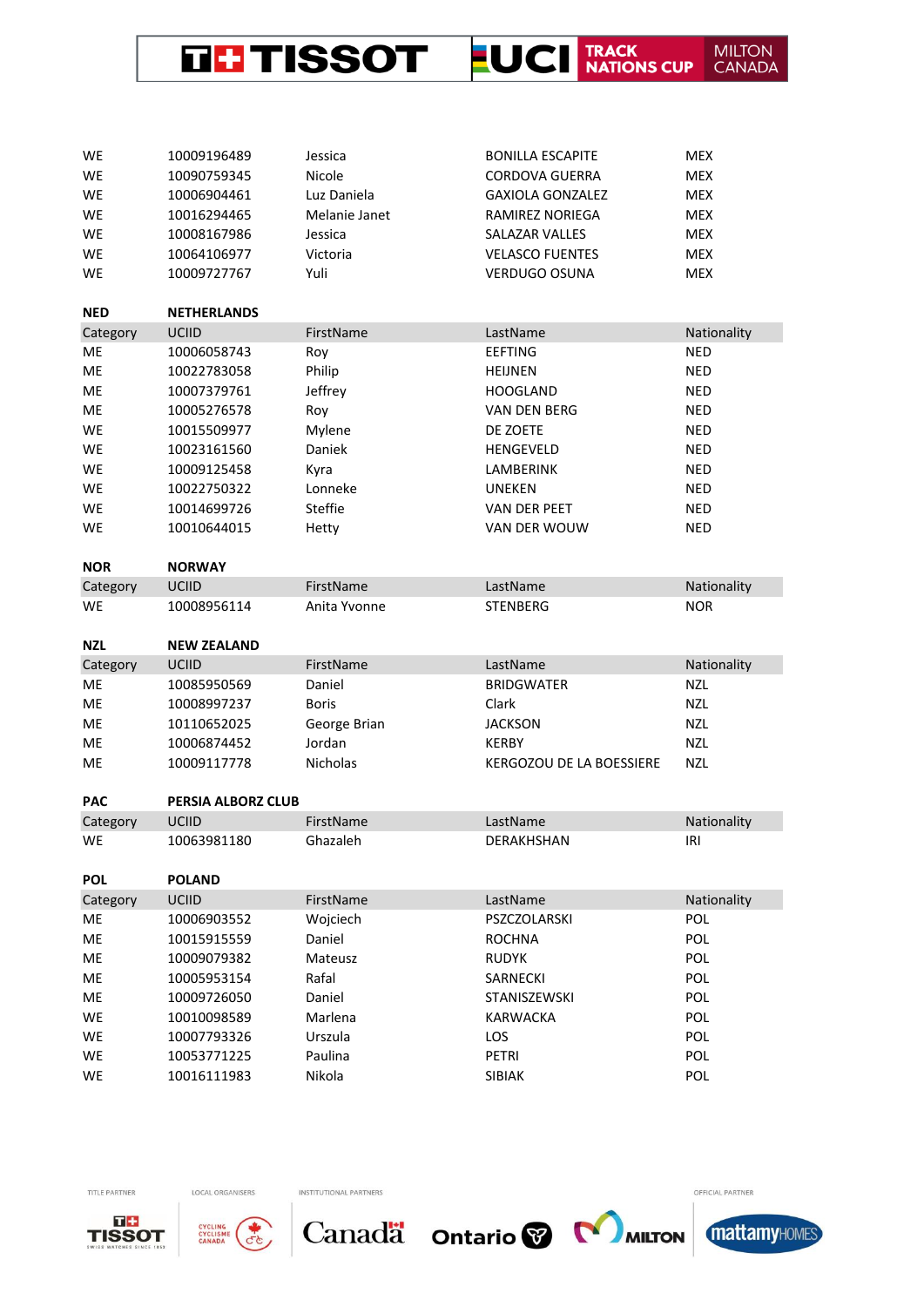# THE TISSOT LUCI TRACK MILITON

| <b>POR</b> | <b>PORTUGAL</b>                        |                       |                       |             |
|------------|----------------------------------------|-----------------------|-----------------------|-------------|
| Category   | <b>UCIID</b>                           | FirstName             | LastName              | Nationality |
| ME         | 10009190328                            | Ivo Manuel            | <b>ALVES OLIVEIRA</b> | <b>POR</b>  |
| ME         | 10044372632                            | Rodrigo               | <b>CAIXAS</b>         | <b>POR</b>  |
| ME         | 10010800831                            | Iúri                  | LEITÃO                | POR         |
| ME         | 10007815756                            | João                  | <b>MATIAS</b>         | <b>POR</b>  |
| WE         | 10015577574                            | Maria                 | <b>MARTINS</b>        | POR         |
| <b>RKD</b> | <b>TEAM RAKUTEN K DREAMS</b>           |                       |                       |             |
| Category   | UCIID                                  | FirstName             | LastName              | Nationality |
| ME         | 10010592279                            | Kohei                 | <b>TERASAKI</b>       | <b>JPN</b>  |
| ME         | 10020900955                            | Kento                 | YAMASAKI              | <b>JPN</b>  |
| WE         | 10009840733                            | Yuka                  | <b>KOBAYASHI</b>      | <b>JPN</b>  |
| WE         | 10020784353                            | Mina                  | <b>SATO</b>           | <b>JPN</b>  |
| WE         | 10082954077                            | Tsuyaka               | <b>UCHINO</b>         | <b>JPN</b>  |
| WE         | 10020982696                            | Fuko                  | <b>UMEKAWA</b>        | <b>JPN</b>  |
| <b>ROU</b> | <b>ROMANIA</b>                         |                       |                       |             |
| Category   | <b>UCIID</b>                           | FirstName             | LastName              | Nationality |
| ME         | 10007390370                            | Daniel                | <b>CRISTA</b>         | <b>ROU</b>  |
| <b>RSA</b> | <b>SOUTH AFRICA</b>                    |                       |                       |             |
| Category   | <b>UCIID</b>                           | FirstName             | LastName              | Nationality |
| ME         | 10007351671                            | Jean                  | <b>SPIES</b>          | <b>RSA</b>  |
| <b>SDP</b> | <b>SPELLMAN DUBLIN PORT TRACK TEAM</b> |                       |                       |             |
| Category   | <b>UCIID</b>                           | FirstName             | LastName              | Nationality |
| WE         | 10008688150                            | <b>Amalie Winther</b> | <b>OLSEN</b>          | <b>DEN</b>  |
| <b>STR</b> | <b>STAR TRACK CYCLING</b>              |                       |                       |             |
| Category   | UCIID                                  | FirstName             | LastName              | Nationality |
| ME         | 10015021139                            | Grant                 | <b>KOONTZ</b>         | <b>USA</b>  |
| SUI        | <b>SWITZERLAND</b>                     |                       |                       |             |
| Category   | <b>UCIID</b>                           | FirstName             | LastName              | Nationality |
| ME         | 10009503455                            | Lukas                 | <b>RÜEGG</b>          | SUI         |
| ME         | 10014936566                            | Valère                | THIÉBAUD              | SUI         |
| ME         | 10008132826                            | Simon                 | <b>VITZTHUM</b>       | SUI         |
| WE         | 10009445154                            | Michelle              | ANDRES                | SUI         |
| WE         | 10015529478                            | Fabienne              | <b>BURI</b>           | SUI         |
| WE         | 10009998357                            | Lena                  | METTRAUX              | SUI         |
| WE         | 10115741087                            | Cybèle                | <b>SCHNEIDER</b>      | SUI         |
| WE         | 10009548319                            | Aline                 | <b>SEITZ</b>          | SUI         |
| <b>SVK</b> | <b>SLOVAKIA</b>                        |                       |                       |             |
| Category   | UCIID                                  | FirstName             | LastName              | Nationality |
| WE         | 10006065716                            | Alžbeta               | BAČÍKOVÁ              | <b>SVK</b>  |



TITLE PARTNER



LOCAL ORGANISERS

INSTITUTIONAL PARTNERS



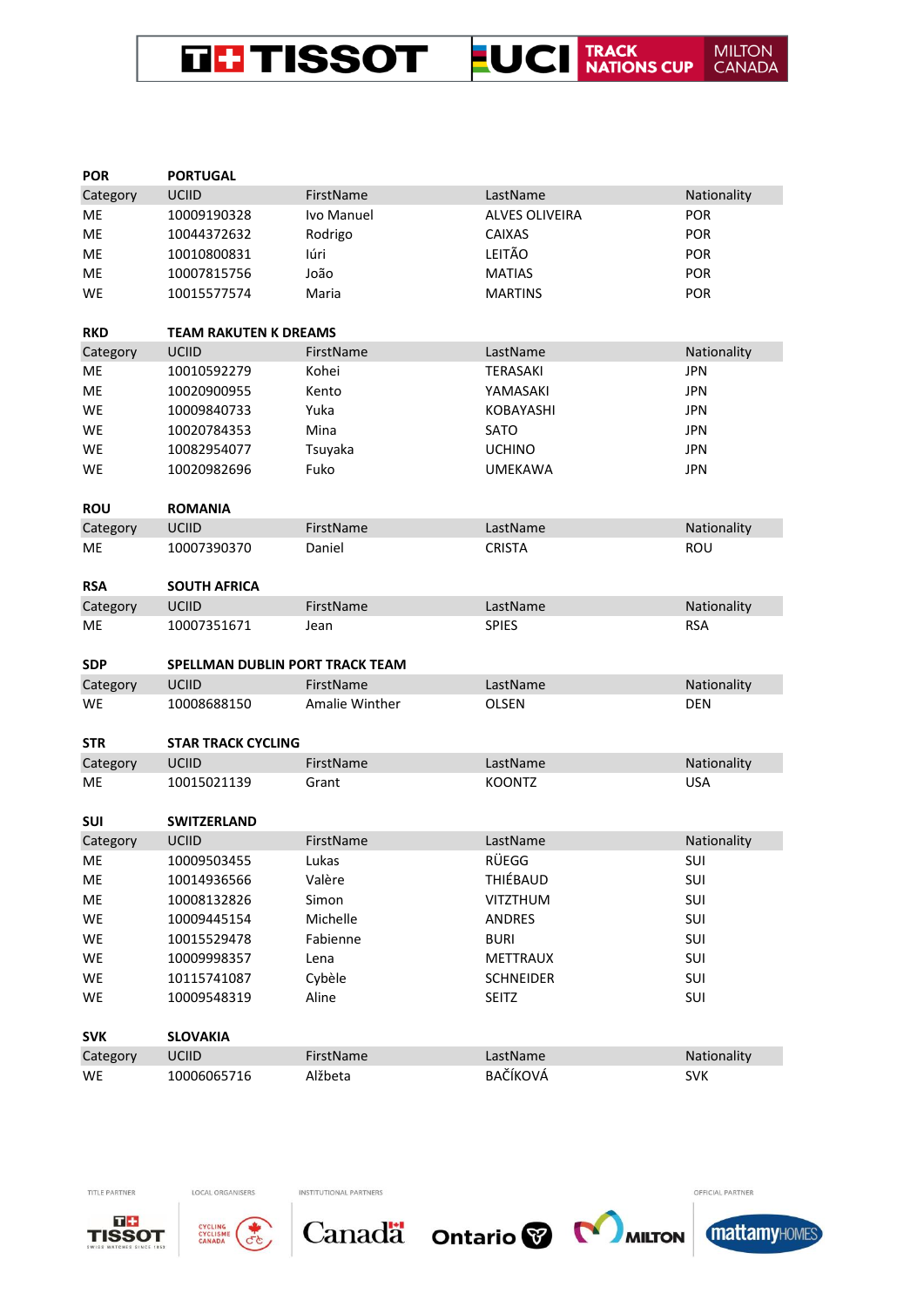## THE TISSOT FUCI TRACK NATIONS CUP MILTON<br>CANADA

| <b>TBR</b>     | <b>TEAM BREEZE</b>                      |                       |                     |                           |
|----------------|-----------------------------------------|-----------------------|---------------------|---------------------------|
| Category       | <b>UCIID</b>                            | FirstName             | LastName            | Nationality               |
| WE             | 10086136283                             | Sophie                | LEWIS               | <b>GBR</b>                |
| <b>TIN</b>     | <b>TEAM INSPIRED</b>                    |                       |                     |                           |
| Category       | UCIID                                   | FirstName             | LastName            | Nationality               |
| ME             | 10009967641                             | Jack                  | CARLIN              | <b>GBR</b>                |
| ME             | 10014936364                             | Alistair              | <b>FIELDING</b>     | <b>GBR</b>                |
| ME             | 10083501624                             | Hayden                | <b>NORRIS</b>       | <b>GBR</b>                |
| ME             | 10009316024                             | Ryan                  | <b>OWENS</b>        | <b>GBR</b>                |
| ME             | 10017950943                             | Joseph                | TRUMAN              | <b>GBR</b>                |
| ME             | 10015483305                             | Hamish                | <b>TURNBULL</b>     | <b>GBR</b>                |
|                |                                         |                       |                     |                           |
| <b>TTO</b>     | <b>TRINIDAD AND TOBAGO</b>              |                       |                     |                           |
| Category       | <b>UCIID</b>                            | FirstName             | LastName            | Nationality               |
| ME             | 10009010876                             | Kwesi                 | <b>BROWNE</b>       | <b>TTO</b>                |
|                |                                         |                       |                     |                           |
| <b>USA</b>     | <b>UNITED STATES OF AMERICA</b>         |                       |                     |                           |
| Category       | <b>UCIID</b>                            | FirstName             | LastName            | Nationality               |
| МE             | 10072398356                             | Evan                  | <b>BOONE</b>        | <b>USA</b>                |
| ME             | 10016209286                             | Joshua                | <b>HARTMAN</b>      | <b>USA</b>                |
| ME             | 10009730191                             | Gavin                 | <b>HOOVER</b>       | <b>USA</b>                |
| ME             | 10016222121                             | <b>Thomas</b>         | QUINN               | <b>USA</b>                |
| ME             | 10054807610                             | Dalton                | <b>WALTERS</b>      | <b>USA</b>                |
| WE             | 10064643309                             | Kayla                 | <b>HANKINS</b>      | <b>USA</b>                |
| WE             | 10064643410                             | Megan                 | <b>JASTRAB</b>      | <b>USA</b>                |
| WE             | 10007476963                             | Keely                 | <b>KORTMAN</b>      | <b>USA</b>                |
| WE             | 10006669439                             | Mandy                 | MARQUARDT           | <b>USA</b>                |
| WE             | 10007708955                             | Shayna                | <b>POWLESS</b>      | <b>USA</b>                |
| WE             | 10007895881                             | Jennifer              | VALENTE             | <b>USA</b>                |
| WE             | 10045969492                             | Lily                  | <b>WILLIAMS</b>     | <b>USA</b>                |
|                |                                         |                       |                     |                           |
| <b>UZB</b>     | <b>UZBEKISTAN</b>                       |                       |                     |                           |
| Category       | <b>UCIID</b>                            | FirstName             | LastName            | Nationality               |
| ME             | 10064384035                             | Dmitriy               | <b>BOCHAROV</b>     | <b>UZB</b>                |
| ME             | 10045957873                             | Danil                 | EVDOKIMOV           | <b>UZB</b>                |
| ME             | 10045958075                             | Aleksey               | <b>FOMOVSKIY</b>    | UZB                       |
| ME             | 10064387469                             | Damir                 | ZABIROV             | <b>UZB</b>                |
| WE             | 10064778196                             | Sofiya                | <b>KARIMOVA</b>     | <b>UZB</b>                |
| WE             | 10015504523                             | Nafosat               | KOZIEVA             | <b>UZB</b>                |
| WE             | 10064779715                             | Yanina                | <b>KUSKOVA</b>      | <b>UZB</b>                |
| WE             | 10064777994                             | Margarita             | <b>MISYURINA</b>    | <b>UZB</b>                |
| <b>VEN</b>     | <b>BOLIVARIAN REPUBLIC OF VENEZUELA</b> |                       |                     |                           |
|                | UCIID                                   | FirstName             | LastName            |                           |
| Category<br>ME | 10004717719                             |                       | <b>CANELON VERA</b> | Nationality<br><b>VEN</b> |
|                |                                         | <b>Hersony Gadiel</b> |                     |                           |



TITLE PARTNER



LOCAL ORGANISERS

INSTITUTIONAL PARTNERS